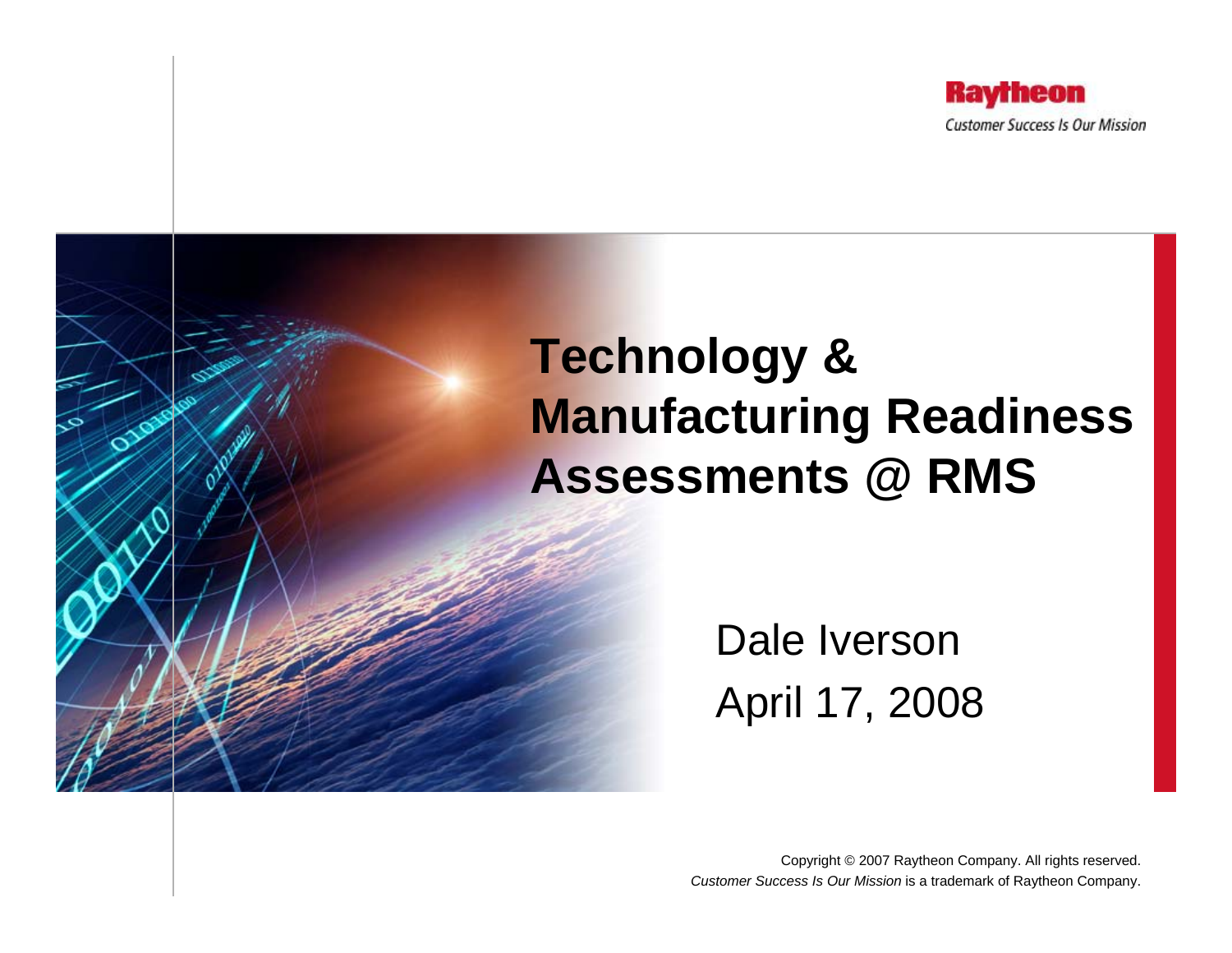

### **Contents**

- History of Technology & Manufacturing Readiness Assessment (T&MRA) Activities at RMS
- T&MRA Project
- Lessons Learned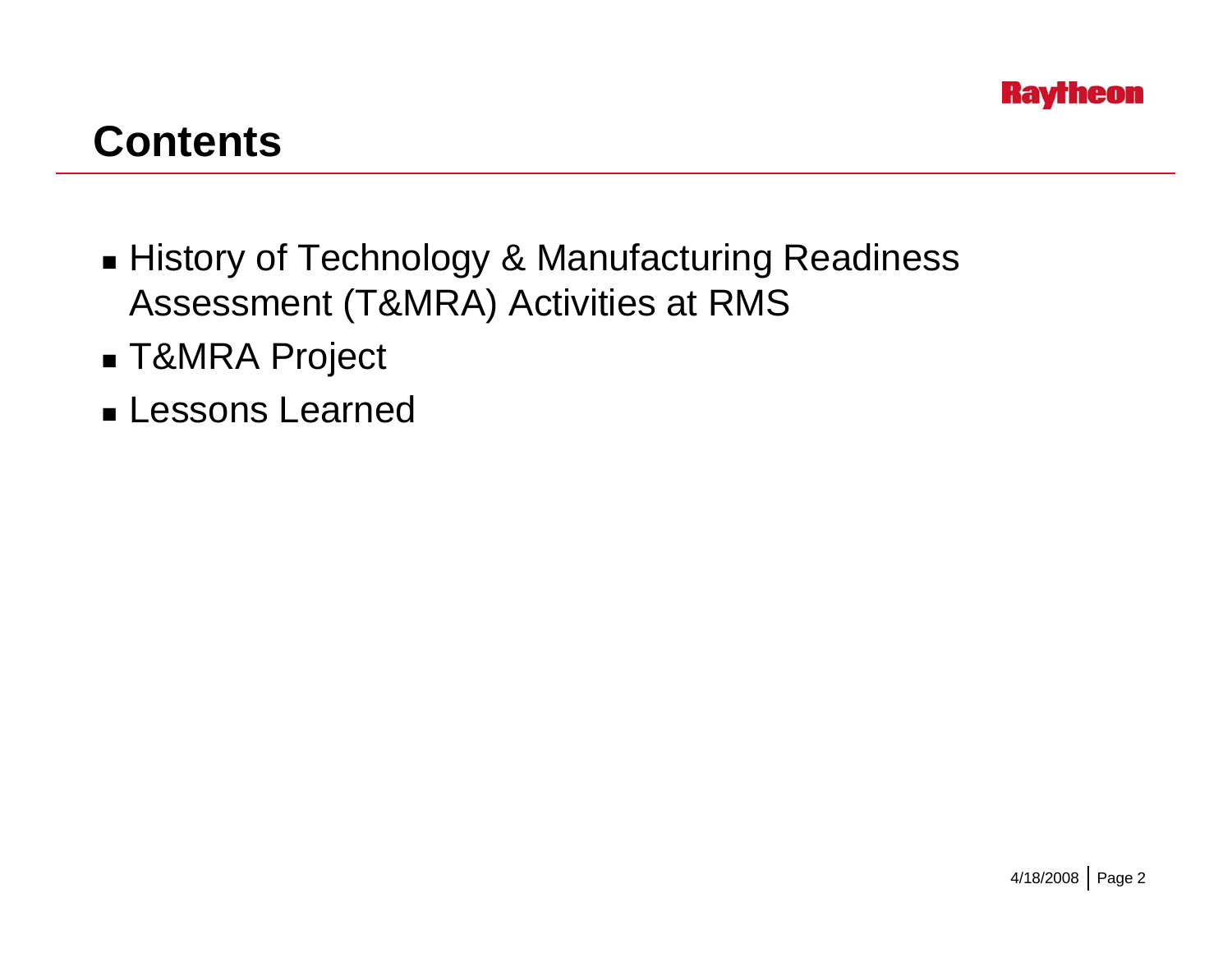### **History of T&MRA Activities at Raytheon Missile Systems (RMS) – 2005 & 2006**

### **2005**

- RMS leader attended Defense Acquisition University course…first delivery of Manufacturing Readiness Level (MRL) materials
- ManTech white papers, quad charts & proposals require MRLs & notional MRL Maturity Plans (MMP)

### **2006**

- RMS employees attended MRA training course established by Air Force Research Lab (AFRL)
- 2-Part Pilot MRAs conducted by AFRL on AMRAAM Program
- RMS Kicked-off T&MRA Project with Raytheon Six Sigma Team
- Full Time MRA Manager assigned to Air-to-Air Product Line
- Joint Service ManTech Program Awarded, required MMP
- Conducted first independent T&MRA on Radome portfolio
- T&MRA @ RMS website goes live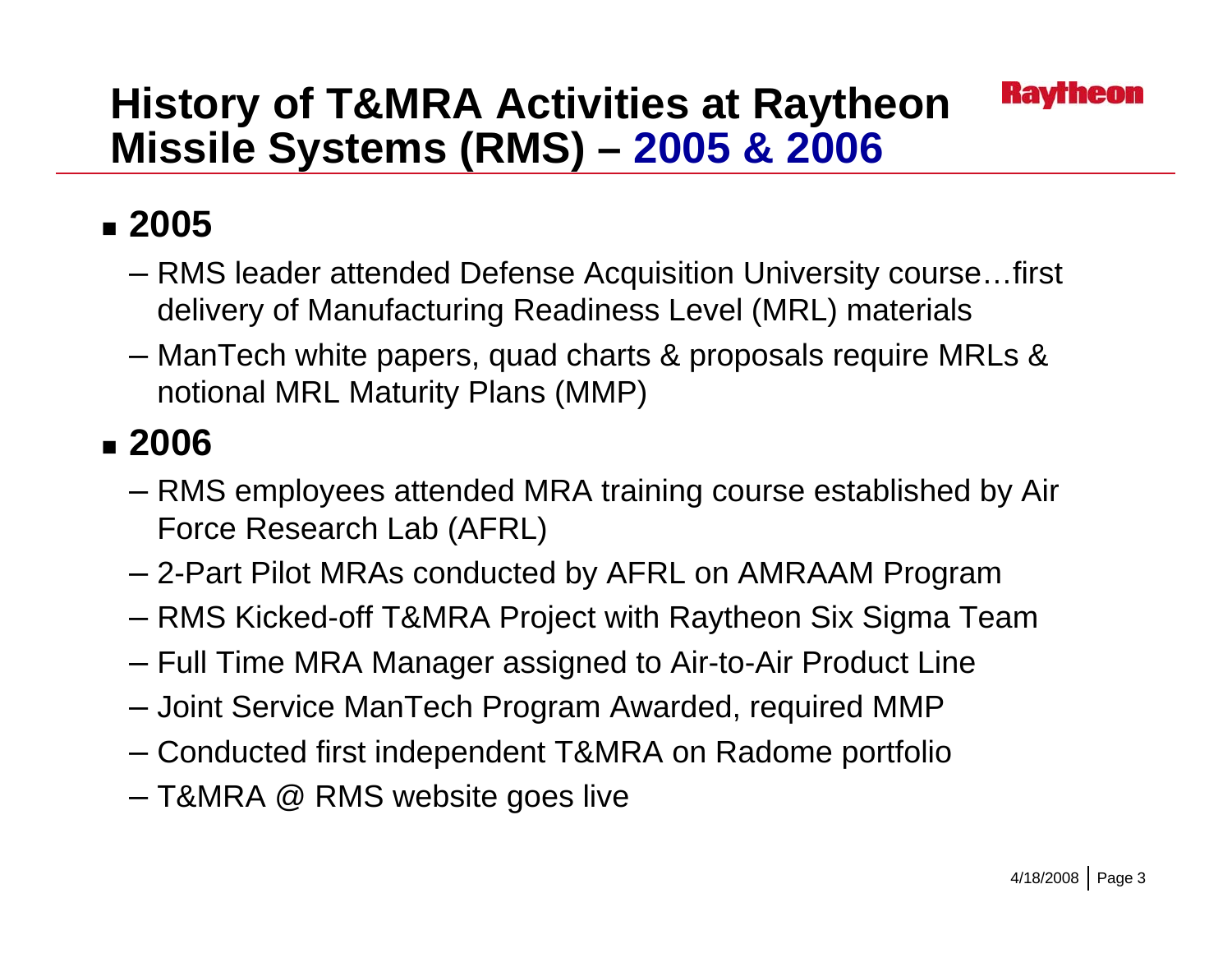

## **It Simply Makes Good Business Sense!**

- Establishing TRLs, MRLs and maturity plans in accordance with the DoD's TRA & MRA requirements is not only necessary to support customer led assessments, but also:
	- T&MRA processes can change the culture by driving a collaborative partnership between programs, design and manufacturing engineering earlier in the product development life cycle where maturity efforts can have greatest impact on improving program affordability and predictability
	- Lower risk designs lead to shorter development cycles with fewer design restarts, more accurate delivery dates, and lower overall development costs
		- $\bullet$ Can mitigate 20% post CDR cost growth trend noted in GAO reports
		- $\bullet$ Cost reductions of 30% or more can be achieved

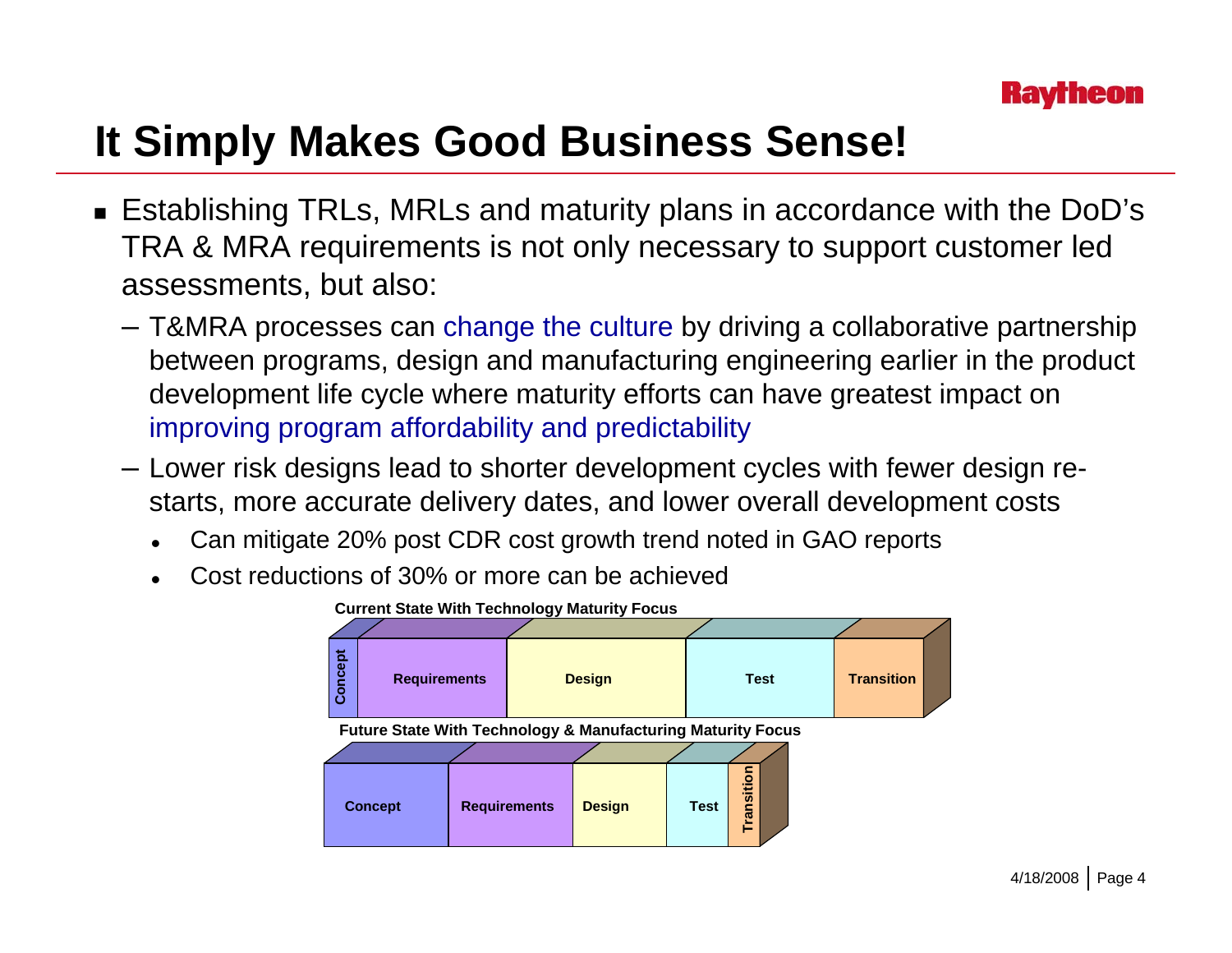

### **T&MRA @ RMS Project Vision**

### **Technology & Manufacturing Readiness is integrated and measured in RMS business practices and culture.**

#### Established TRA Process: Technology Readiness Assessment



#### New MRA Process: Manufacturing Readiness Assessment

| <b>Process</b>                                    | Key Char.;<br><b>FMEA</b><br><b>Process</b><br>Capability; DOE<br><b>Variables</b><br><b>Process &amp; Sources at Deeper Levels</b><br><b>Mapping</b><br>& Custom / Tailored Tools<br><b>Value Stream</b><br><b>Maps</b><br><b>Flow Charts</b> |                                                                                                                                                                                      |                                                                                                                                                                                                                           |                                                                                                                                                                                                                                                            |                                                                                                                                                                                                        |                                                                                                                                                                                                                                                                |                                                                                                                                                                                                                                                                               |  |  |  |  |  |
|---------------------------------------------------|------------------------------------------------------------------------------------------------------------------------------------------------------------------------------------------------------------------------------------------------|--------------------------------------------------------------------------------------------------------------------------------------------------------------------------------------|---------------------------------------------------------------------------------------------------------------------------------------------------------------------------------------------------------------------------|------------------------------------------------------------------------------------------------------------------------------------------------------------------------------------------------------------------------------------------------------------|--------------------------------------------------------------------------------------------------------------------------------------------------------------------------------------------------------|----------------------------------------------------------------------------------------------------------------------------------------------------------------------------------------------------------------------------------------------------------------|-------------------------------------------------------------------------------------------------------------------------------------------------------------------------------------------------------------------------------------------------------------------------------|--|--|--|--|--|
| MRL <sub>3</sub><br>Mfg<br>Concepts<br>Identified | <b>MRL4</b><br>Mfg<br><b>Processes</b><br><b>Identified</b><br>Key<br><b>Processes</b><br><b>Identified</b><br><b>Producibility</b><br>assessment<br>initiated                                                                                 | MRL <sub>5</sub><br>Mfg<br><b>Processes</b><br>Develop.<br>Mfg<br>equipment in<br>relative<br>environment<br>Producibility<br>assessment<br>ongoing<br>Cost<br>drivers<br>identified | MRL <sub>6</sub><br>Critical<br>Mfg<br>Processes<br>Demo'd<br>Mfg<br>equipment<br>in relevant<br>environment<br>Producibility<br>assessment<br>ongoing<br>Cost<br>drivers<br>analyzed<br>Long lead<br>items<br>identified | <b>MRL7</b><br>Prototype<br><b>Mfg System</b><br>Mfg<br>processes in<br>validation<br>Producibility<br><i>improvement</i><br>underway<br><b>Trade</b><br>studies<br>conducted<br><b>Supply chain</b><br>validated<br><b>Long lead</b><br>plans in<br>place | <b>MRL8</b><br><b>Process</b><br><b>Maturity</b><br>Demo<br><b>All materials</b><br>ready for<br><b>IRIP</b><br>Mfg<br>processes<br>proven for<br><b>LRIP</b><br><b>Supply</b><br>chain<br>established | <b>MRL9</b><br>Mfg<br><b>Processes</b><br>Proven<br>Overall<br>Mfg<br><b>Process</b><br><b>Operates</b><br>At target<br>Quality,<br>Cost and<br><b>Lead times</b><br><b>All key</b><br><b>Processes</b><br><b>Meet</b><br>process<br>Control<br><b>Targets</b> | <b>MRL 10</b><br>Lean<br><b>System</b><br>Production<br><b>Meets</b><br>Engineering<br>Performance<br>& Reliability<br>Overall<br>Mfa<br><b>Process</b><br><b>Operates</b><br>At 6-Sigma<br>Quality, and<br><b>Meets Cost</b><br>and<br><b>Lead times</b><br><b>Estimates</b> |  |  |  |  |  |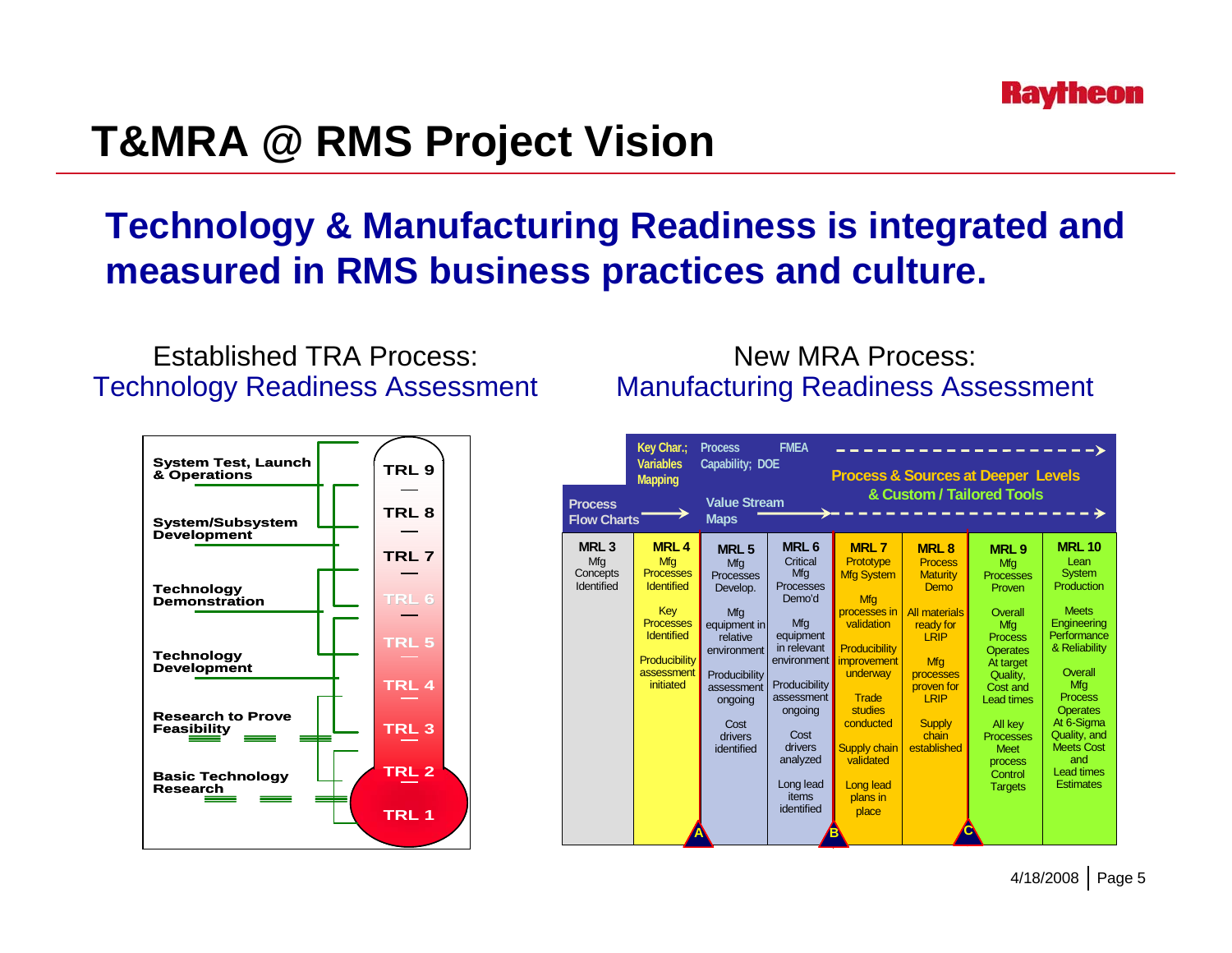

## **T&MRA @ RMS Project Focus Areas**

### ■ Awareness & Training

- T&MRA socialization across RMS & Raytheon
- T&MRA preparation and facilitation training
- T&MRA Knowledge Management
	- Environmental scanning, knowledge capture, information warehousing & easy access (e.g. website, docushare and eRooms)
	- Capture lessons learned from internal & external cycles of learning
	- Assist DoD in the shaping MRA regulations, policies, and processes
- Standardization of T&MRA @ RMS Processes
	- 10-Step process created (includes capture of lessons learned)
	- Aligned with DoD MRA process, combined with DoD's TRA
- Directive System Support
	- Modify Directives, Proposals, Contracting, Practices, Instructions, etc. to support consistent and compulsory deployments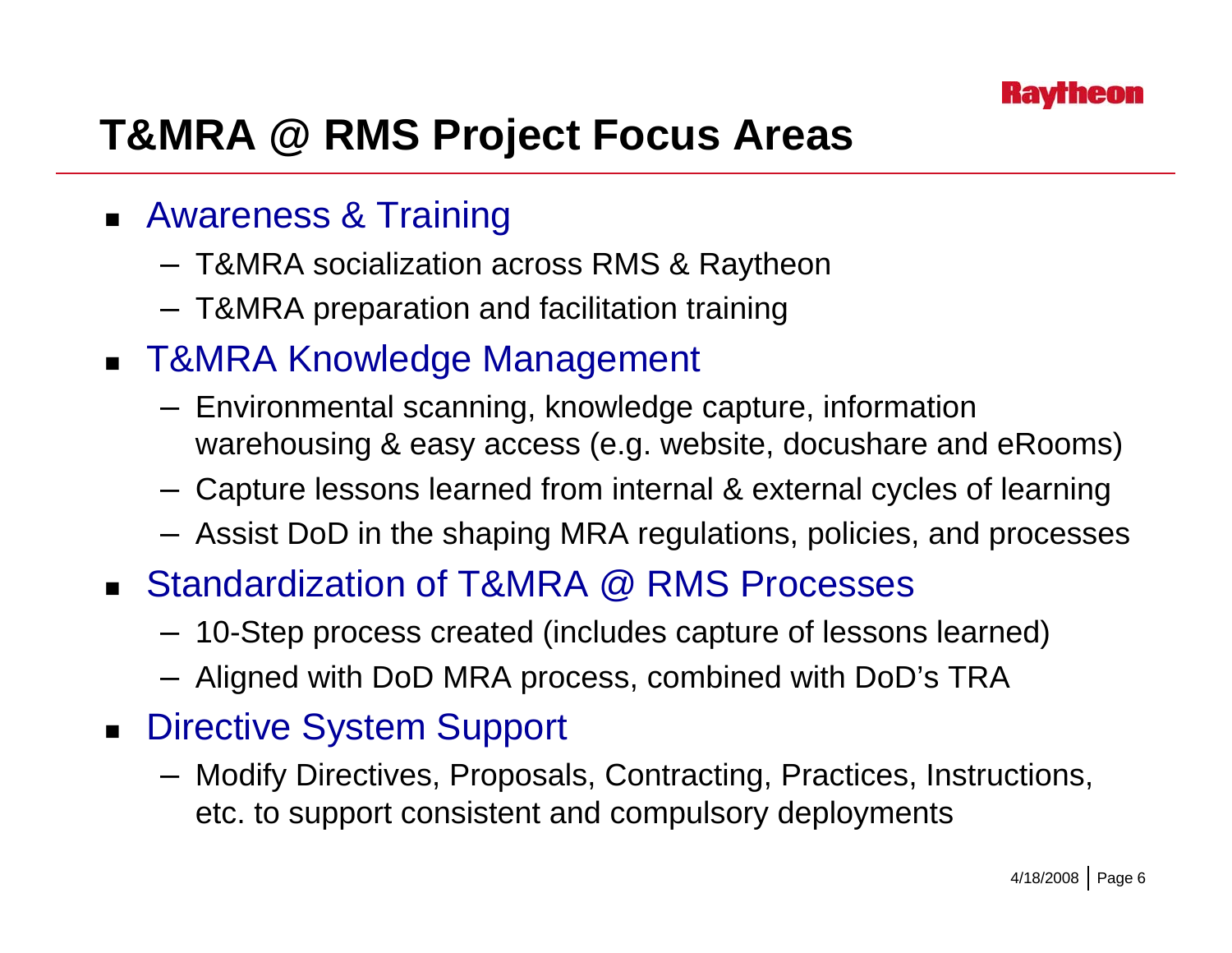### **T&MRA Website for Knowledge Capture & Reuse**



### **Links**

- •Defense Acquisition University
- •Defense Acquisition Guidebook
- • Acquisition Community **Connection**
- DAU Manufacturing Readiness **Assessments**
- •DoD ManTech
- •MRL Assist

### **T&MRA Tool Box**

- •MRL Matrix & Definitions+
- • T&MRA Baseline & Planning Workbook
- • TRL HW & SW Definitions (DAG October 2004)
- T&MRA Summary Report **Template**

#### **Reference Materials**

- $\bullet$ 2007 Defense Manufacturing Conference
- •2007 Technology Maturity Conference
- AFRL MRA Workshop 2006 DMC
- •DoD Integrated Management Framework - Back
- $\bullet$ DoD Integrated Management Framework - Front
- $\bullet$  GAO-07-706SP Assessments of Selected Weapon Programs, March 2007
- $\bullet$  Manager's Guide to Technology Transition in an Evolutionary Acquisition Environment, Version 2.0, June 2005
- •Misc. T&MR Presentations
- • Senate Report 109-254, National Defense Authorization Act for Fiscal Year 2007, May 9, 2006
- T&MRA Process Training
- T&MRA Overview
- • Technology Readiness Assessment (TRA) Deskbook, May 2005

**Kavr**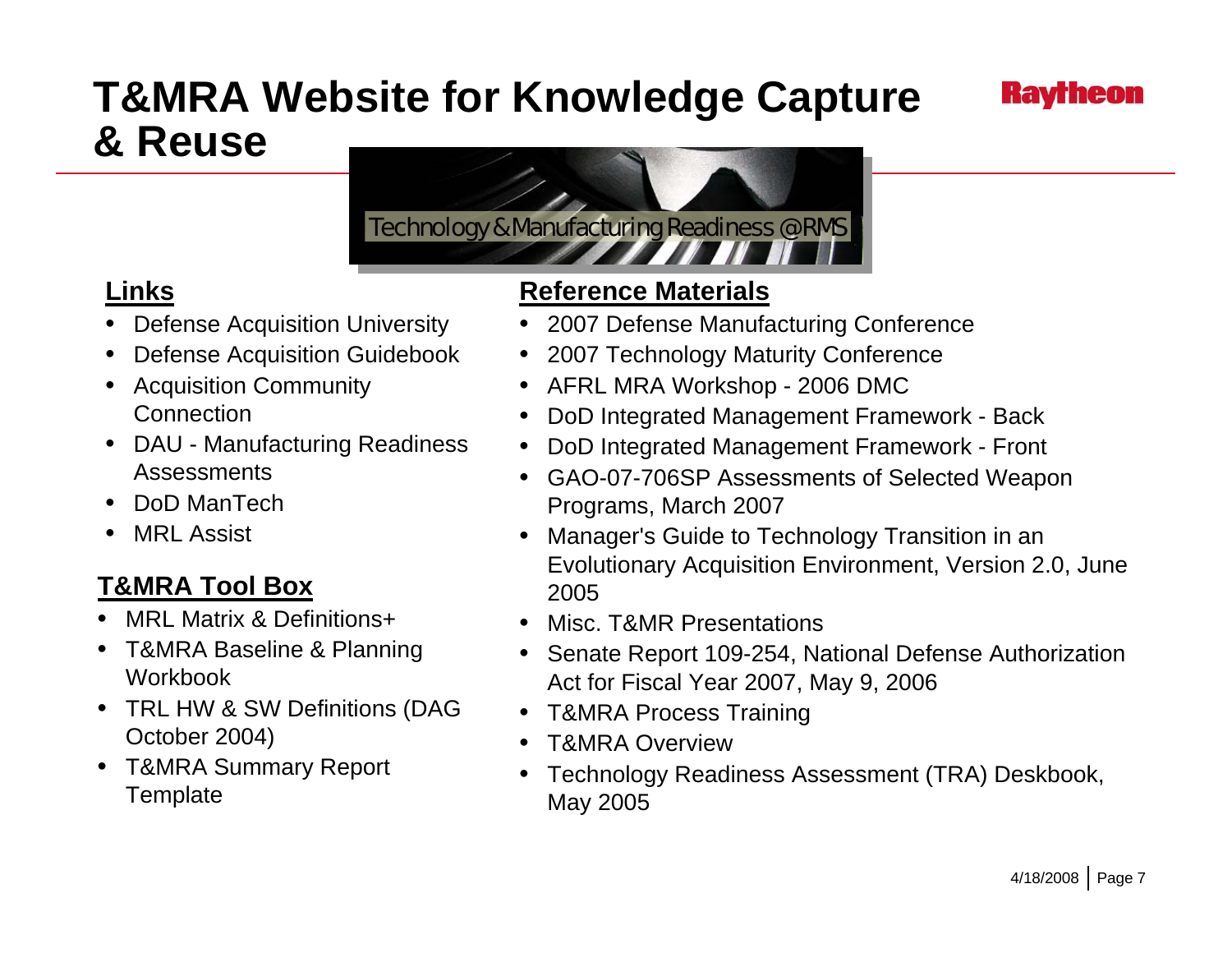### **History of T&MRA Activities at RMS - 2007**

- T&MRA 10-Step Process developed aligned with MRA
- T&MRA awareness seminars conducted across RMS
- Project Lead attended 2-week DAU course with DoD PMs; teams conducted notional MRAs from GAO facts & data
- MRAs considered good Management practice not plus-ups
- T&MRL baselines in 3 major proposals (lessons learned)
- T&MRA added to RMS Manufacturing Excellence Model
- Early T&MRL requirements for Architectural Review Boards
- Participated in JDMTP's MRA Working Group with Industry
- "T&MRA @ RMS" presented at Raytheon Symposiums and Defense Manufacturing Conference
- MRL maturity included in Operations Strategy and Reviews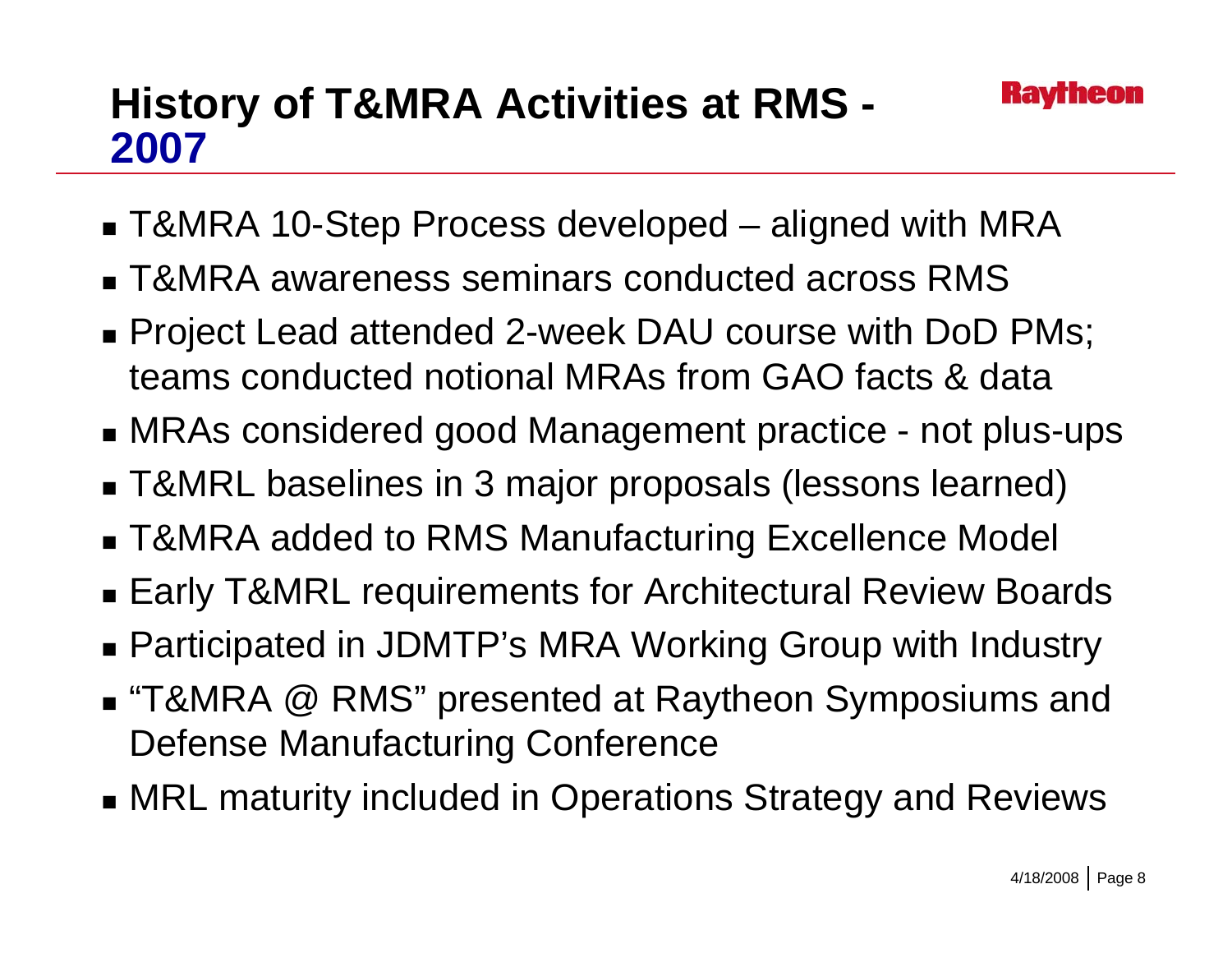### **Combined "Technology & Manufacturing Readiness Assessment" Model**



**Raytheon**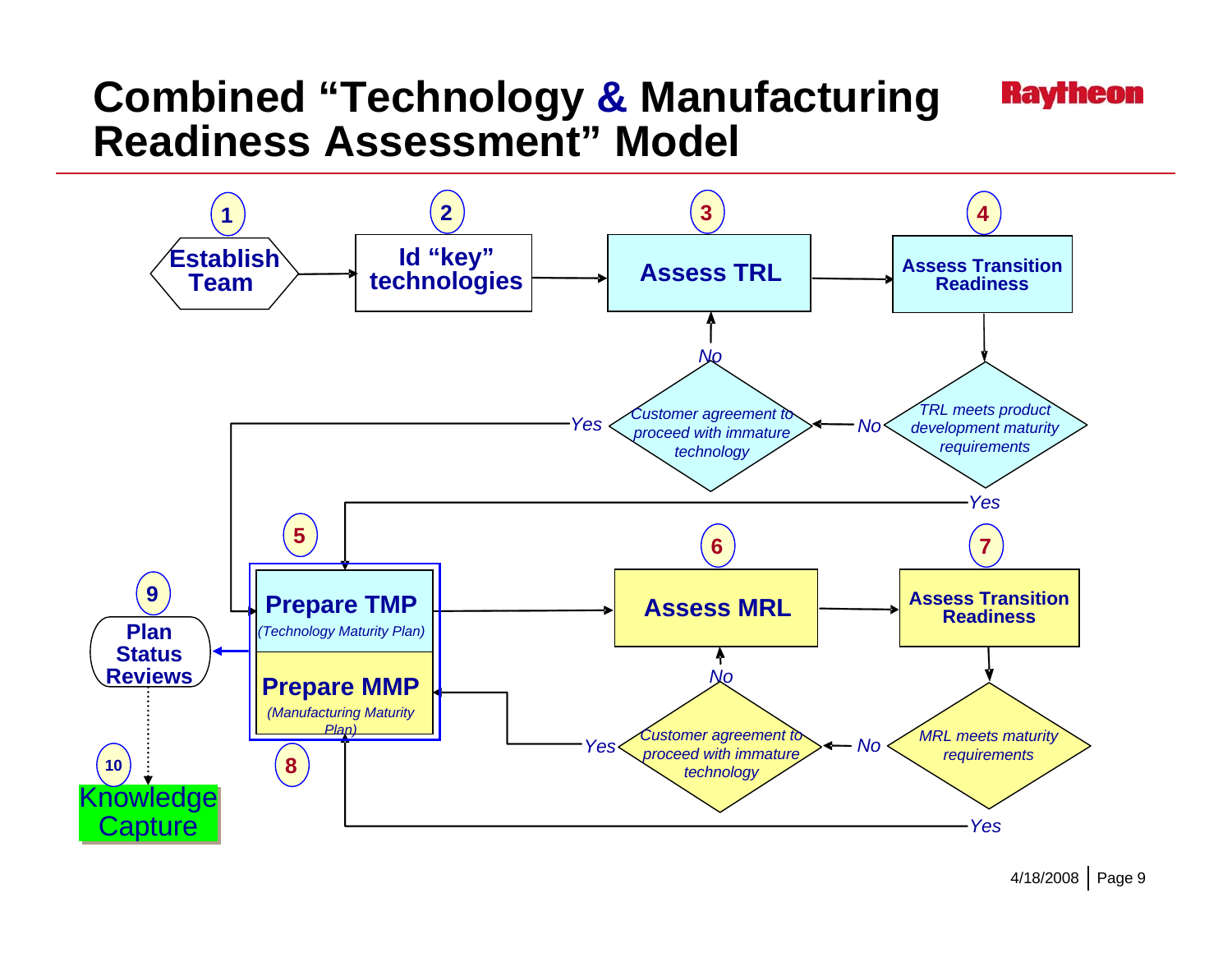### **History and Plans for T&MRA Activities at RMS - 2008**

- T&MRA detailed 10-step process training developed
- T&MRA tools refined and added to assess current state, develop maturity plans, report progress and document T&MRA
- Corporate IPDS Change Review Board scheduled to review T&MRA for potential incorporation into IPDS to ensure consistent and compulsory deployment in 2008
- T&MRA project lead scheduled to present *"T&MRA @ RMS"* at this year's:
	- National Defense Industry Association (NDIA) Science & Engineering Technology Conference in April
	- Enterprise Process Group Workshop in July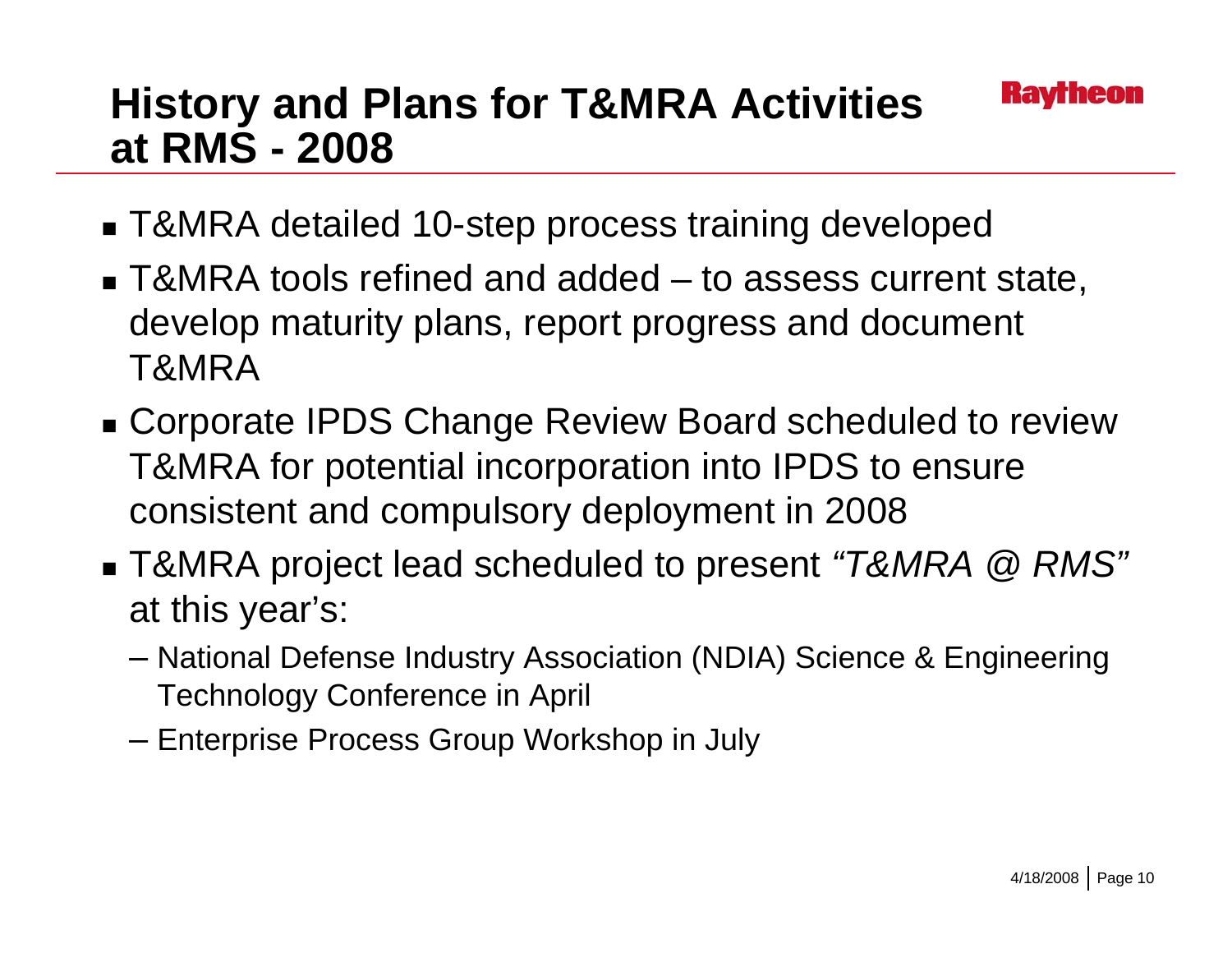### **Tool to Capture, Plan and Status T&MRLs and Maturity Plans**

**Program:** example: HyperSonic Missile Program

- Tool created to demo important T&MRA planning & reporting characteristics
	- Facilitates and documents the Baseline & Current State T&MRLs by MRL Matrix Thread
	- Potential to roll-up 10 separate technology assessments to an assembly level TRL & MRL

All **Baseline** Values

**Roll-Up T&MRLs**

All **Current** Values

– Transition Risk Color Coding based on DoD Best Practices for each phase of PDLC

| <b>Product Description:</b>         |                                     | example: Guidance & Navigation Unit (GNU)                            | Low TRL              | 4.0                     | Low MRL                                              | 3.0            | Low TRL              | 6.0            | Low MRL              | 3.0                      |                 |                 |                                                     |                |
|-------------------------------------|-------------------------------------|----------------------------------------------------------------------|----------------------|-------------------------|------------------------------------------------------|----------------|----------------------|----------------|----------------------|--------------------------|-----------------|-----------------|-----------------------------------------------------|----------------|
| <b>Product Development Phase:</b>   |                                     | <b>Technology Development</b>                                        |                      | 8.0<br>High             | High                                                 | 5.0            | High                 | 6.0            | High                 | 3.0                      |                 |                 |                                                     |                |
| <b>Transition Readiness Goals:</b>  |                                     | 6                                                                    |                      | 5.8                     | Avg                                                  | 4.0            | Avg                  | 6.0            | Avg                  | 3.0                      |                 |                 |                                                     |                |
|                                     |                                     |                                                                      | Avg                  |                         |                                                      |                |                      |                |                      |                          |                 |                 |                                                     |                |
|                                     | <b>T&amp;MRL Valuation Method:</b>  | <b>Lowest T&amp;MRL Values</b>                                       |                      |                         |                                                      |                |                      |                |                      |                          |                 |                 |                                                     |                |
|                                     | <b>Most Recent Assessment Date:</b> | None                                                                 |                      |                         |                                                      |                |                      |                |                      |                          |                 |                 |                                                     |                |
|                                     |                                     |                                                                      |                      |                         | T&MRL Assessments (Max. 10 Technologies per Roll-Up) |                |                      |                |                      |                          |                 |                 |                                                     |                |
|                                     |                                     |                                                                      | Acronym <sub>1</sub> |                         | <b>Acronym 2</b>                                     |                | Acronym <sub>3</sub> |                | Acronym <sub>4</sub> |                          |                 |                 |                                                     |                |
|                                     | # MRL Matrix Evaluation Threads     | # MRL Matrix Sub-Thread                                              | Baseline             | <b>Current</b>          | <b>Baseline</b>                                      | <b>Current</b> | Baseline             | <b>Current</b> | Baseline             | <b>Current</b>           |                 |                 |                                                     |                |
|                                     | Technology & Industrial Base        | Technology Readiness Level (TRL)                                     | 5                    | $6^{\circ}$             | $\overline{4}$                                       |                | $6^{\circ}$          |                | 8                    |                          |                 |                 |                                                     |                |
|                                     |                                     | 2 Technology Transition to Production                                | $\blacktriangle$     | 5 <sub>1</sub>          | $\overline{4}$                                       |                | 6 <sup>°</sup>       |                |                      |                          |                 |                 |                                                     |                |
|                                     |                                     | 3 Manufacturing Technology Development                               |                      | 5 <sub>5</sub>          | $\overline{\mathbf{A}}$                              |                | 6                    |                |                      |                          |                 |                 | <b>Transition Readiness Risk Guide by PLC Phase</b> |                |
| $\overline{2}$                      | Design                              | 4 Producibility Program                                              | 5.                   | 6                       | $\overline{4}$                                       |                | 6                    |                |                      |                          | <b>CR</b>       | TD              | <b>SDD</b>                                          | <b>LRIP</b>    |
|                                     |                                     | 5 Design Maturity                                                    | 5                    | 5                       | 3                                                    |                | 6                    |                | 5                    |                          |                 |                 |                                                     |                |
| 3                                   | Materials                           | 6 Maturity                                                           | 3                    | 5                       | 3                                                    |                | 6                    |                | 5 <sup>2</sup>       |                          |                 | 6               | 8                                                   | 9              |
|                                     |                                     | Availability                                                         | 5                    | 5 <sub>5</sub>          | $\overline{4}$                                       |                | 6                    |                | $6^{\circ}$          |                          |                 |                 |                                                     |                |
|                                     |                                     | 8 Supply Chain Management                                            | 5                    | 5 <sup>5</sup>          | 5                                                    |                | 6                    |                | 6                    |                          | $\overline{2}$  |                 | High Risk                                           |                |
|                                     |                                     | 9 Special Handling                                                   |                      |                         |                                                      |                | 5 <sup>1</sup>       |                | $6\overline{6}$      |                          | 3               |                 |                                                     |                |
|                                     | 4 Cost & Funding                    | 10 Production Cost Knowledge (Cost Modeling)                         |                      | 5                       | $\overline{4}$                                       |                | 5.                   |                | 6                    |                          |                 |                 |                                                     |                |
|                                     |                                     | 11 Unit Production Costs                                             |                      | $\overline{4}$          | $\overline{\mathbf{A}}$                              |                | 6                    |                | 6                    |                          |                 | $\overline{4}$  |                                                     |                |
|                                     |                                     | 12 Manufacturing Investment Budget                                   | з                    | $\overline{4}$          | 3                                                    |                | 6                    |                |                      |                          |                 | 5 <sup>5</sup>  |                                                     |                |
| 5                                   | Process Capability & Control        | 13 Modeling & Simulation (Product & Process)                         | 3                    | $\overline{\mathbf{3}}$ | 3                                                    |                | 6<br>$\mathbf{6}$    |                |                      |                          |                 |                 | 6                                                   |                |
|                                     |                                     | 14 Manufacturing Process Maturity                                    | 5                    | 5                       | $\overline{A}$                                       |                | 8                    |                |                      |                          |                 |                 | $\overline{7}$                                      |                |
|                                     |                                     | 15 Manufacturing Technology Initiatives<br>16 Process Yields & Rates | 5.                   | 5                       | $\overline{A}$                                       |                | 5.                   |                | 5 <sub>1</sub>       |                          | Low Risk        | 8               |                                                     | 8 <sup>2</sup> |
|                                     | 6 Quality Management                | 17 Quality Management Including Supplier Quality                     | 5                    | 6                       | $\overline{A}$                                       |                | 6                    |                | 6                    |                          |                 |                 |                                                     |                |
|                                     | Manufacturing Personnel             | 18 Manufacturing Personnel                                           | $6\overline{6}$      | 6                       | 5 <sup>5</sup>                                       |                | 6                    |                | 6                    |                          |                 | -9              | 9                                                   | 9.             |
| 8                                   | Facilities                          | 19 Facilities                                                        |                      |                         | $6\overline{6}$                                      |                | 8                    |                |                      |                          | 10 <sup>°</sup> | 10 <sup>1</sup> | 10 <sup>1</sup>                                     | $10-1$         |
| 9                                   | Manufacturing Management            | 20 Manufacturing Planning & Scheduling                               |                      | 5                       | $\overline{4}$                                       |                |                      |                |                      |                          |                 |                 |                                                     |                |
|                                     |                                     | 21 Materials Planning                                                | 6                    | 6                       | $6\phantom{1}$                                       |                |                      |                |                      |                          |                 |                 |                                                     |                |
|                                     |                                     | 22 Tooling & Special Test Equipment                                  | 5                    | 6                       | 5                                                    |                | $6^{\circ}$          |                |                      |                          |                 |                 |                                                     |                |
| <b>Baseline MRL (excludes TRL):</b> |                                     | 3.0                                                                  |                      | 3.0                     |                                                      | 5.0            |                      | 5.0            |                      |                          |                 |                 |                                                     |                |
|                                     |                                     | <b>Current MRL (excludes TRL):</b>                                   |                      | 3.0                     |                                                      | $\sim$         |                      | $\sim$         |                      | $\overline{\phantom{a}}$ |                 |                 |                                                     |                |
|                                     |                                     |                                                                      |                      |                         |                                                      |                |                      |                |                      |                          |                 |                 |                                                     |                |
|                                     |                                     | High MRL (excludes TRL)                                              | 7.0                  | 7.0                     | 7.0                                                  | 0.0            | 8.0                  | 0.0            | 7.0                  | 0.0                      |                 |                 |                                                     |                |
|                                     |                                     | Low MRL (excludes TRL):                                              | 3.0                  | 3.0                     | 3.0                                                  | 0.0            | 5.0                  | 0.0            | 5.0                  | 0.0                      |                 |                 |                                                     |                |

Average MRL (excludes TRL): **4.8 5.3 4.3 #DIV/0!** 6.1 **#DIV/0!** 6.4 **#DIV/0!**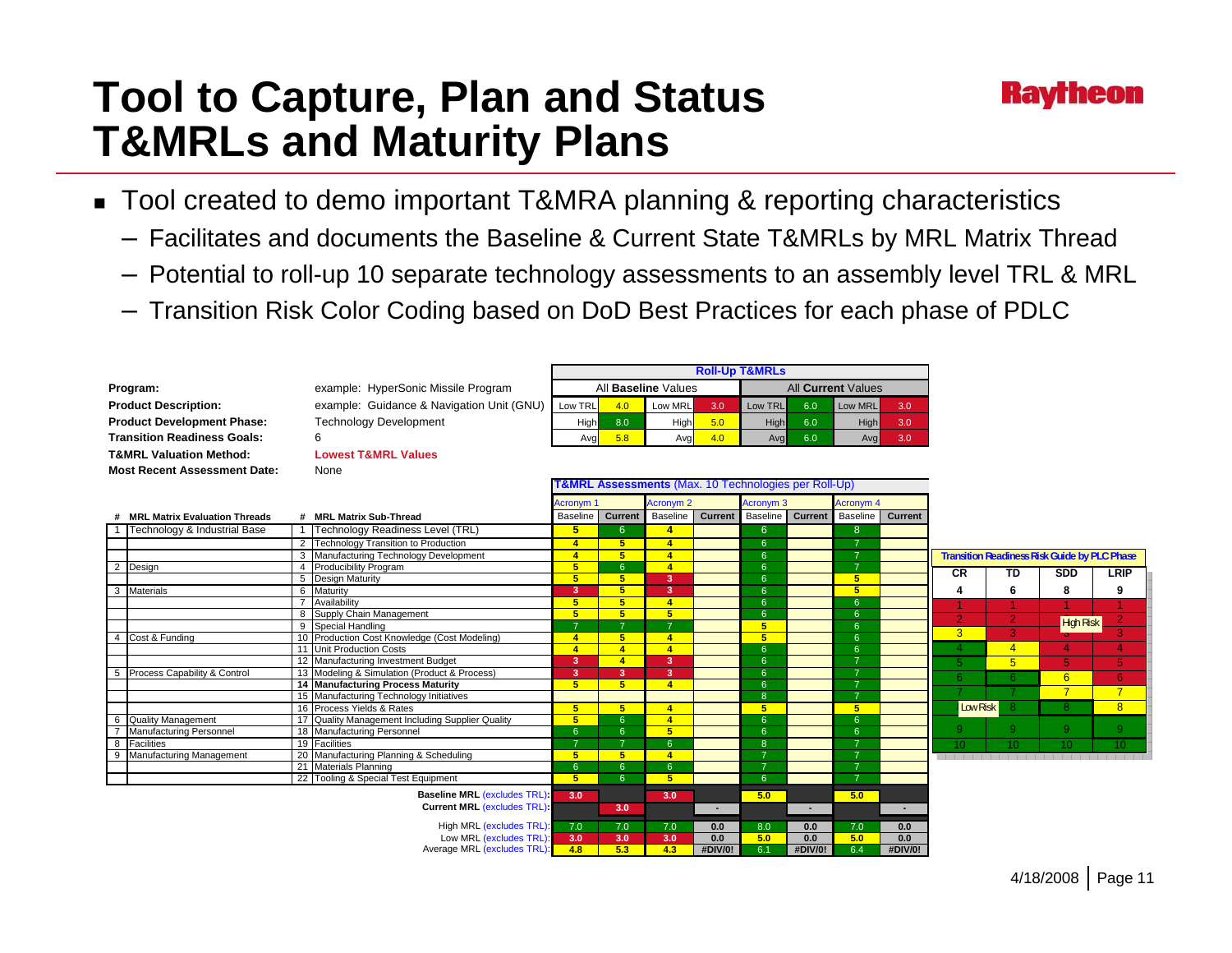### **T&MRL Maturity Planning for Each Technology Assessed**

- Plan vs Actual TRL and MRL with transition readiness risk color codes
- Detailed tasks, POC, rationale, dates, funding, and sources of funding – "What-if?" analysis capability

| Program:                           | Hypersonic Missile Program     |
|------------------------------------|--------------------------------|
| <b>Product Description:</b>        | Guidance & Navigation Unit     |
| <b>Product Development Phase:</b>  | Technology Development         |
| <b>Transition Readiness Goals:</b> | 6                              |
| <b>T&amp;MRL Valuation Method:</b> | <b>Lowest T&amp;MRL Values</b> |
|                                    |                                |
| .                                  | $\sim$                         |

**Key Technology Assessed: Sensor** 

**Acronym:** Acronym 1

| <b>Manufacturing Readiness Level - MRL</b> |                                     |                                        |                        |                         |                  |                        |                             |                               |                   |                     |                |
|--------------------------------------------|-------------------------------------|----------------------------------------|------------------------|-------------------------|------------------|------------------------|-----------------------------|-------------------------------|-------------------|---------------------|----------------|
| Item                                       | <b>Task Description</b>             | Rationale/Evidence/Risks to Completion | <b>Responsible POC</b> | <b>Plan Due</b><br>Date | Complete<br>Date | MRL<br><b>Increase</b> | Fundina I<br><b>Req'mts</b> | <b>Funding Funded</b><br>Type | (Y/N)             | MRL<br>Base<br>Plan | MRL<br>Act'l   |
|                                            | 1.00 Baseline MRL                   | Rationale/Evidence/Risks to Completion | <b>Name</b>            |                         | 10/07            |                        |                             |                               |                   | 3                   | 3.             |
|                                            | 1.01 Maturity Advancement Action 1  | Rationale/Evidence/Risks to Completion | <b>Name</b>            | 12/07                   | 11/07            |                        | \$100 k                     | <b>IRAD</b>                   | $\mathbf{v}$      | 3                   | 3              |
|                                            | 1.02 Maturity Advancement Action 2  | Rationale/Evidence/Risks to Completion | <b>Name</b>            | 01/08                   | 12/08            |                        | \$20 <sub>k</sub>           | <b>IRAD</b>                   | $\mathbf{v}$      | $\overline{4}$      | 3              |
|                                            | 1.03 Maturity Advancement Action 3  | Rationale/Evidence/Risks to Completion | <b>Name</b>            | 01/08                   | 01/08            |                        | \$45h                       | Contract                      | $\mathbf{v}$      | $\overline{4}$      | 3              |
|                                            | 1.04 Maturity Advancement Action 4  | Rationale/Evidence/Risks to Completion | <b>Name</b>            | 02/08                   | 01/08            |                        | \$30 K                      | Contract                      | $\mathbf v$       | 5                   | 4              |
|                                            | 1.05 Maturity Advancement Action 5  | Rationale/Evidence/Risks to Completion | <b>Name</b>            | 02/08                   | 02/08            |                        | \$10K                       | Contract                      | $\mathbf{v}$      | 5                   | 5              |
|                                            | 1.06 Maturity Advancement Action 6  | Rationale/Evidence/Risks to Completion | <b>Name</b>            | 03/08                   | 02/08            |                        | \$25 K                      | Contract                      | $\mathbf v$       | 6                   | 5              |
|                                            | 1.07 Maturity Advancement Action 7  | Rationale/Evidence/Risks to Completion | <b>Name</b>            | 03/08                   |                  |                        | \$25K                       | Contract                      | $\mathbf v$       | 6                   | $\bf{0}$       |
|                                            | 1.08 Maturity Advancement Action 8  | Rationale/Evidence/Risks to Completion | <b>Name</b>            | 05/08                   |                  |                        | \$1,200                     | Capital                       | N                 | $\overline{z}$      | $\mathbf{0}$   |
|                                            | 1.09 Maturity Advancement Action 9  | Rationale/Evidence/Risks to Completion | <b>Name</b>            | 07/08                   |                  |                        | \$260 k                     | Contract                      | $\mathbf v$       | $\overline{7}$      | $\bf{0}$       |
|                                            | 1.10 Maturity Advancement Action 10 | Rationale/Evidence/Risks to Completion | <b>Name</b>            | 08/08                   |                  |                        | \$50 K                      | Contract                      | N                 | 8                   | $\bf{0}$       |
| 1.11                                       |                                     |                                        |                        |                         |                  |                        |                             |                               |                   |                     | $\bf{0}$       |
| 1.12                                       |                                     |                                        |                        |                         |                  |                        |                             |                               |                   |                     | 0              |
| 1.13                                       |                                     |                                        |                        |                         |                  |                        |                             |                               |                   |                     | 0              |
| 1.14                                       |                                     |                                        |                        |                         |                  |                        |                             |                               |                   |                     | $\bf{0}$       |
| 1.15                                       |                                     |                                        |                        |                         |                  |                        |                             |                               |                   |                     | 0              |
| 1.16                                       |                                     |                                        |                        |                         |                  |                        |                             |                               |                   |                     | $\bf{0}$       |
| 1.17                                       |                                     |                                        |                        |                         |                  |                        |                             |                               |                   |                     | $\mathbf{0}$   |
| 1.18                                       |                                     |                                        |                        |                         |                  |                        |                             |                               |                   |                     | 0              |
| 1.19                                       |                                     |                                        |                        |                         |                  |                        |                             |                               |                   |                     | $\bf{0}$       |
| 1.20                                       |                                     |                                        |                        |                         |                  |                        |                             |                               |                   |                     | $\mathbf{0}$   |
| MRL funding plan:                          |                                     |                                        |                        |                         |                  |                        |                             |                               |                   | <b>Current MRL</b>  | 5 <sub>5</sub> |
|                                            |                                     |                                        |                        |                         |                  | Funded:                |                             | \$515 K MRL Plan Complete?    |                   | N                   |                |
|                                            |                                     |                                        |                        |                         |                  |                        | Unfunded: (\$1,250 K)       |                               | In Risk Register? | $\mathbf v$         |                |

Kayrı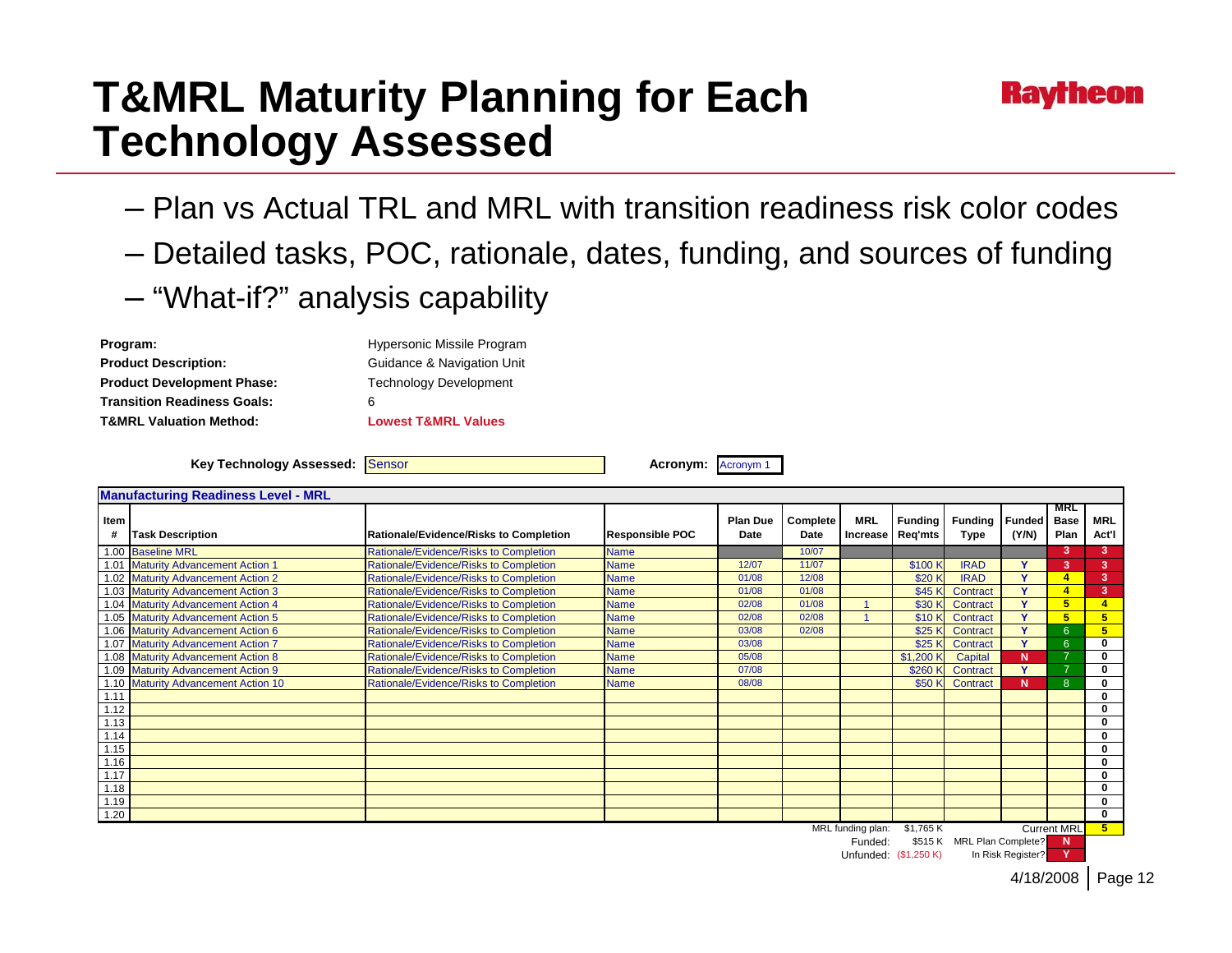

### **Key Lessons Learned**

- Cultural change...T&MRA is a means to facilitate earlier collaborations between design engineering, manufacturing and supply chain during any phase of PDLC
- Leadership & Assessment Team alignment required before T&MRA deployments
- TRLs & MRLs should be established at the critical technology levels (best practice)
- Wherever possible, the T&MRA should be completed prior to developing a proposal to ensure technology, design & manufacturability risks are accounted for:
	- Assess program feasibility and technology transition readiness (risks)
	- Program cost and schedules should include maturity plans and goals
	- Identify key manufacturing processes that need to be matured for program success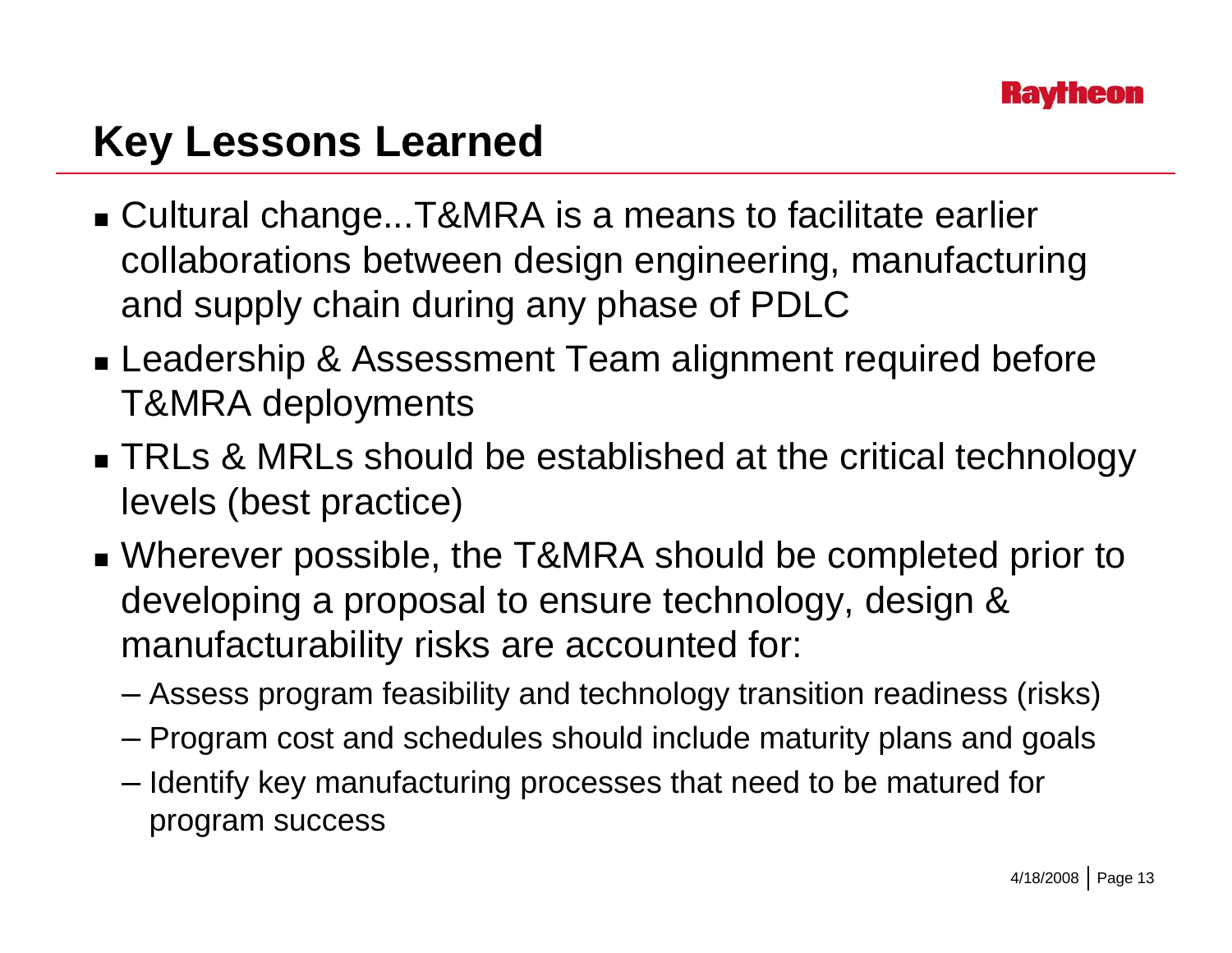

### **Key Lessons Learned**

- Command media revisions required for consistent & compulsory use
- Tailoring of assessment based on fidelity level desired
- MRA and Production Readiness are not the same
- Systems Engineering organization to own the T&MRA process
- Need further development and integration of tools and management systems to capture, plan and report T&MRL progress
- MRL Matrix can be enhanced further to focus on Manufacturing Process Maturity
- **Low MRLs are not necessarily an issue…not having a maturity plan is!**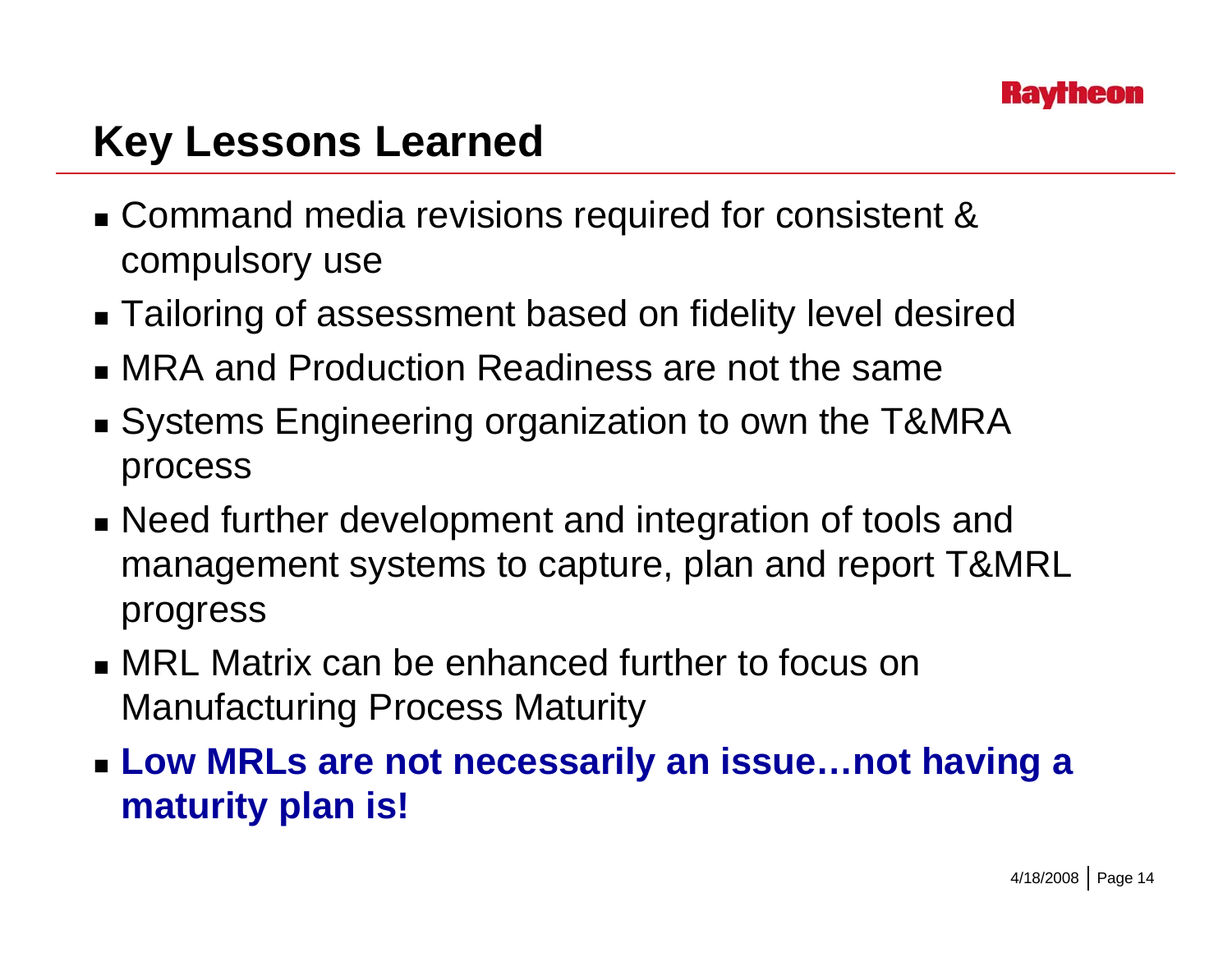

## **In Summary…**

- $\blacksquare$ TRLs are part of our culture at Raytheon…more discipline required
- $\blacksquare$  MRLs are relatively new…Industry is still in early stages of adoption
	- Sense of urgency within the DoD TRA & MRA processes are being taught to and deployed by our customers…and for very compelling reasons
	- Acquisition Policy, Guidance and Legislation associated with TRA & MRA are in place and/or currently under revision & development for 2008 release
- $\blacksquare$ The use of T&MRA processes will not guarantee program success
- $\blacksquare$  T&MRA processes and tools will:
	- Change culture bridge the divide between engineering & manufacturing
	- Provide insight into current state technology & manufacturing maturity and capability
	- Identify contributing factors & issues driving the "Gaps" in T&MRL maturity
	- Identify the type and significance of risks to program cost, schedule and performance
	- Lead to more accurate, time phased, and priced maturity plans

#### –**Improve program affordability and predictability**